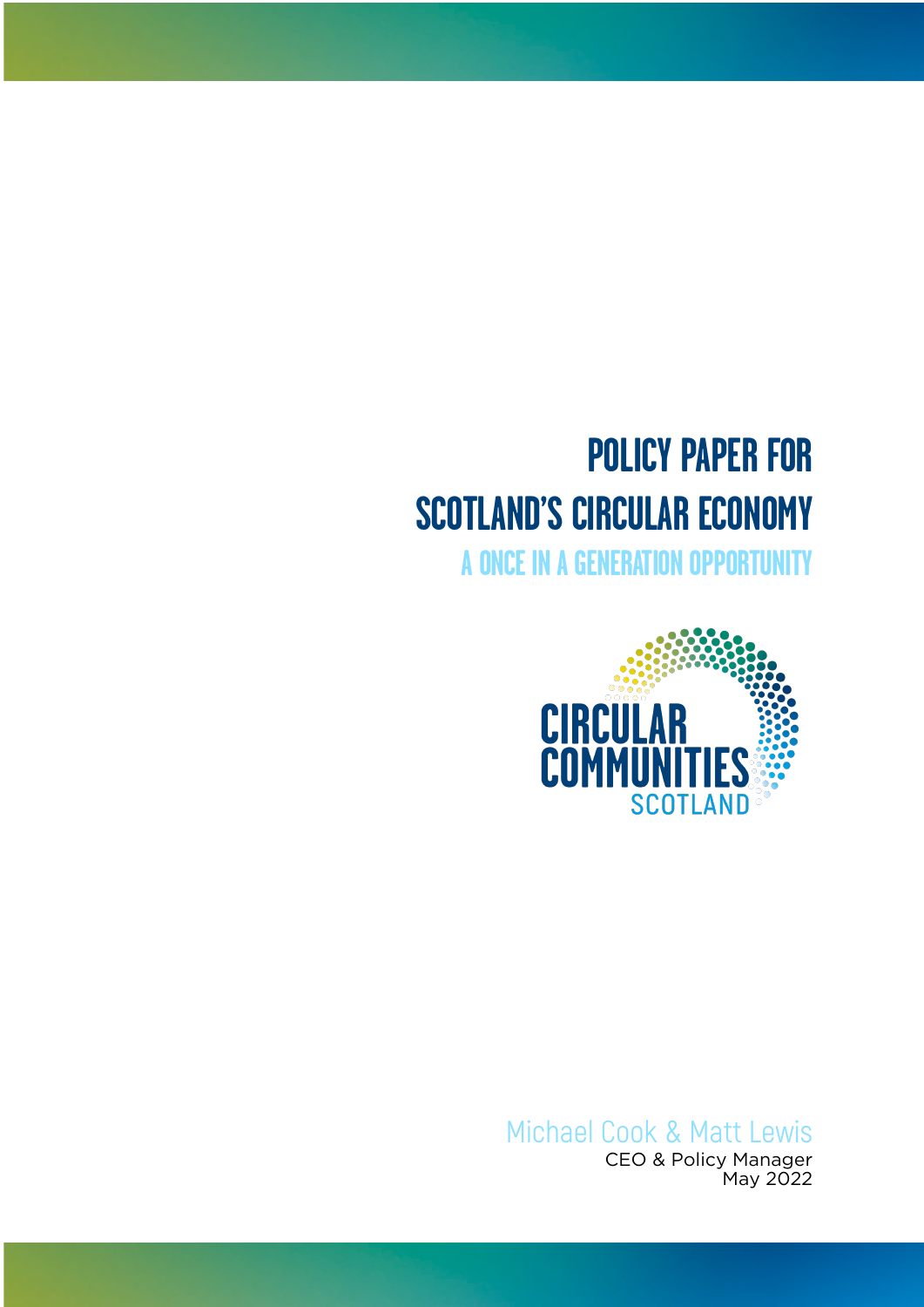# **Table of Contents**

| 1.  |  |
|-----|--|
| 2.  |  |
| 3.  |  |
| 4.  |  |
| 5.  |  |
| 6.  |  |
| 7.  |  |
| 8.  |  |
| 9.  |  |
| 10. |  |
|     |  |
|     |  |
|     |  |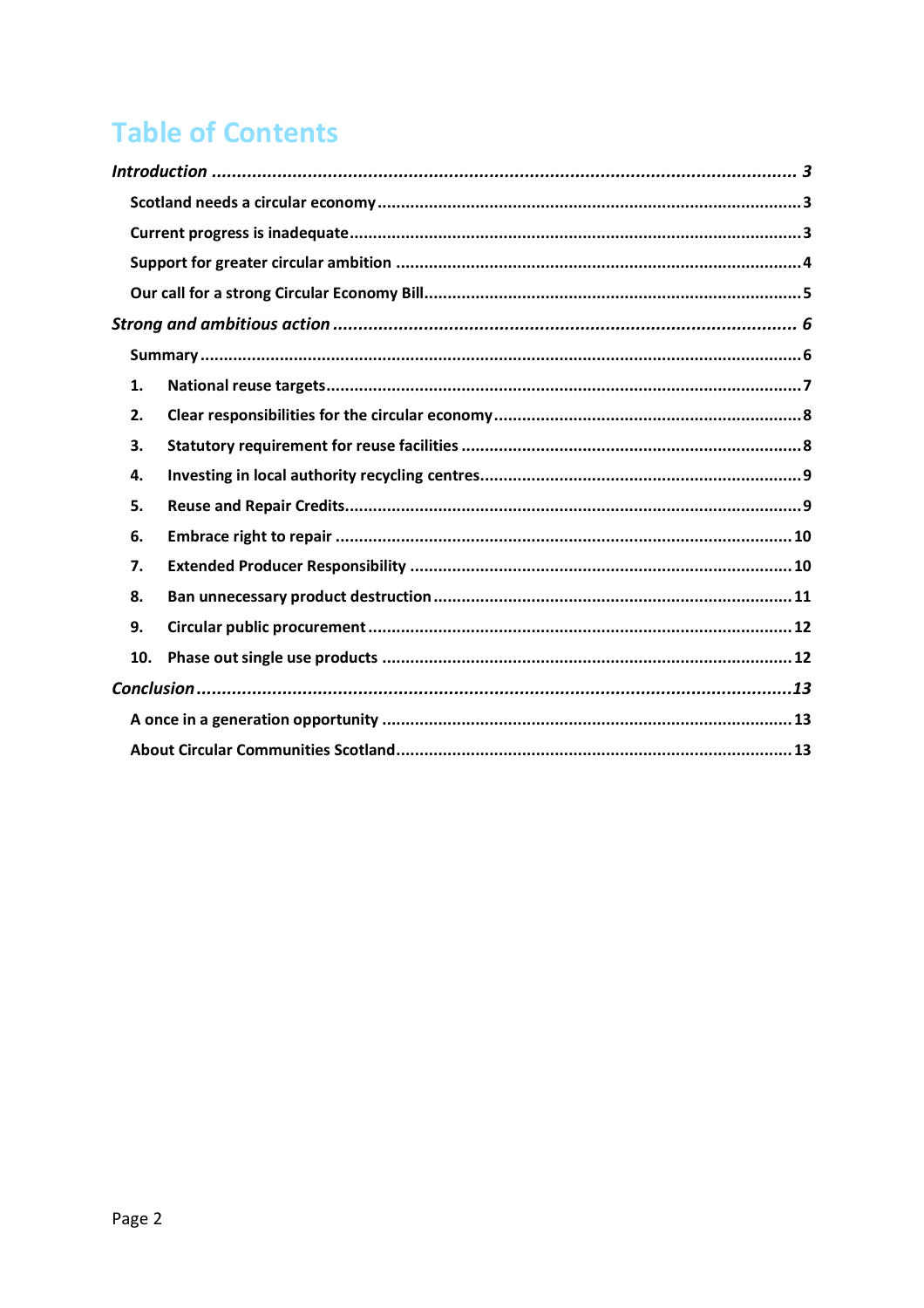

# <span id="page-2-0"></span>Introduction

#### <span id="page-2-1"></span>**Scotland needs a circular economy**

The adverse and unprecedented impacts of climate change continue to increase in seriousness, damaging the planet, impacting our way of life, and creating economic and environmental loss. Thankfully, innovations and advances in climate science means prevention and meaningful action are possible.<sup>1</sup>

During COP26, "countries stressed the urgency of action in this critical decade".<sup>2</sup> The risk Scotland takes along with the rest of the world, is to not respond urgently enough.

For Scotland to achieve its net zero target by 2045, we have committed to reduce our carbon emissions by 75% by 2030.<sup>3</sup> To date, progress in reducing our emissions by shifting to greener energy production, has proved much easier than tackling those emissions (and resource use) linked to consumption.<sup>4</sup>

Zero Waste Scotland has estimated that 82% of our carbon footprint is driven by consumption.<sup>5</sup> In order to tackle this, we urgently need to reduce our consumption of new resources by fully implementing a circular economy in Scotland.

### <span id="page-2-2"></span>**Current progress is inadequate**

Moving to a circular economy has been Scottish Government policy since the first circular economy strategy<sup>6</sup> "Making Things Last" was published in 2016.

Whilst ambition is clear, Scotland's approach to realising strong circular outcomes has been insufficient in two main ways:

1. Focus on lower levels of Waste Hierarchy – To date many of our policies and measures have focused on the lowest levels of the waste hierarchy. Examples of this include the Landfill Ban, the recent Incineration Review and Recycling Targets. These measures are not bad in themselves but are simply not bold enough to tackle the scale of the problem we now face. We urgently need to shift to a more top-down

<sup>1</sup> See IPCC Sixth Assessment Report, [Climate Change 2022 Impacts, Adaption and Vulnerability](https://www.ipcc.ch/report/ar6/wg2/)

<sup>&</sup>lt;sup>2</sup> United Nations Climate Action, [COP26 Together for](https://www.un.org/en/climatechange/cop26) Our Planet

<sup>&</sup>lt;sup>3</sup> From 1990 baseline, [Update to the Climate Change Plan,](https://www.gov.scot/binaries/content/documents/govscot/publications/strategy-plan/2020/12/securing-green-recovery-path-net-zero-update-climate-change-plan-20182032/documents/update-climate-change-plan-2018-2032-securing-green-recovery-path-net-zero/update-climate-change-plan-2018-2032-securing-green-recovery-path-net-zero/govscot%3Adocument/update-climate-change-plan-2018-2032-securing-green-recovery-path-net-zero.pdf) p7

<sup>&</sup>lt;sup>4</sup> Climate Change Committee[, Progress reducing emissions in Scotland,](https://www.theccc.org.uk/publication/progress-reducing-emissions-in-scotland-2021-report-to-parliament/) p44

<sup>&</sup>lt;sup>5</sup> Zero Waste Scotland, [Responsible Consumption Campaign](https://www.zerowastescotland.org.uk/content/everything-we-buy-has-carbon-cost)

<sup>6</sup> [Making Things Last,](https://www.gov.scot/publications/making-things-last-circular-economy-strategy-scotland/) Scottish Government, February 2016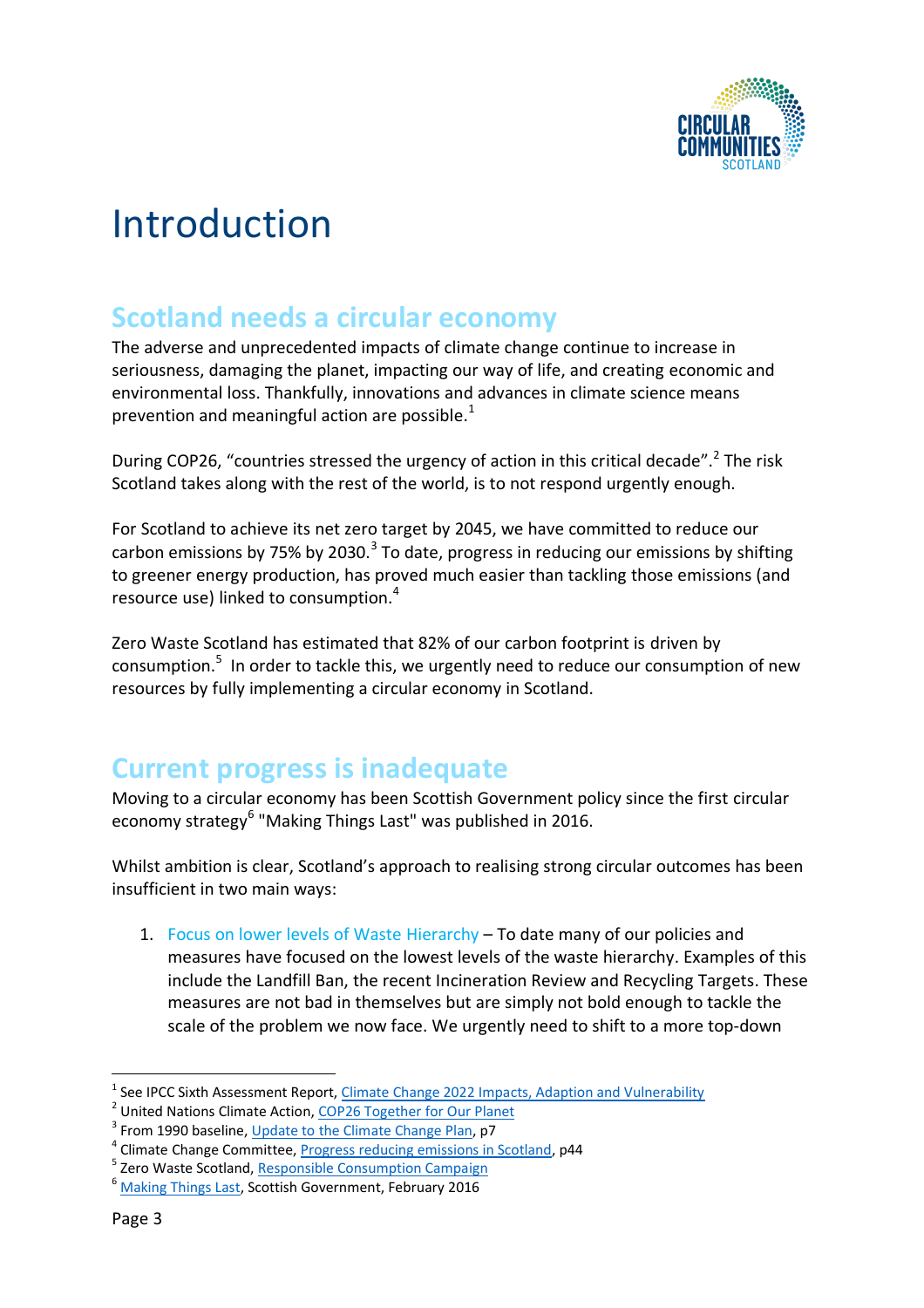

approach with greater focus on reuse and repair as well as reducing overall consumption.

2. Inadequate Progress – Even within the targeted policy areas, progress has been too slow. For example, the landfill ban was postponed from 2021 to 2025. Similarly, current progress on many circular targets (e.g., household waste recycling levels) is behind target and behind many comparative counties.<sup>7</sup> Potential reasons for the lack of progress include inadequate cross-sector collaboration, a lack of wider systems change and inadequate financial investment.

In Scotland, our material footprint is 38% higher than the global average and double sustainable levels.<sup>8</sup> We urgently need bold action to match our ambition if we are to address this.

## <span id="page-3-0"></span>**Support for greater circular ambition**

When the Scottish Government originally consulted on proposals for a Circular Economy Bill back in November 2019, responses were overwhelmingly supportive and many, including Circular Communities Scotland, asked for stronger more ambitious action. $9$ 

There is clearly staunch support from the public for bold and ambitious action to tackle the climate emergency in general and deliver a more circular economy specifically. The Scottish Climate Assembly issued a strong Statement of Ambition, which says:

*"The climate emergency is a real and urgent issue that cannot be ignored. It requires immediate action at all levels of society. If we fail to act now, we will fail our current and future generations, in Scotland and across the world." 10*

In the Assembly's full 2021 report, the goal to 'Reduce consumption and waste by embracing society wide resource management and reuse practices' was supported by 97% of assembly members and was the joint highest goal in the report.

This support is representative of wider public opinion, with a recent survey showing that 87% of respondence agreed with the statement "In Scotland we should use raw materials more wisely and waste less", while only 2% disagreed. $^{11}$ 

<sup>&</sup>lt;sup>7</sup> For example, the [latest recycling rates](https://media.sepa.org.uk/media-releases/2021/official-statistics-publication-for-scotland-household-waste-summary-jan-dec-2020-waste-landfilled-in-scotland-2020-and-waste-incinerated-in-scotland-2020-statistics.aspx) for Scotland show a fall to 42%<sup>7</sup> well below the 2020 target of 60% and the 2025 target of 75% or the current **performance in Wales.**<sup>7</sup>

<sup>&</sup>lt;sup>8</sup> Zero Waste Scotland, <u>Material Flow Accounts</u>, p8

<sup>&</sup>lt;sup>9</sup> See Scottish Government's <u>Analysis of responses</u>, p61

<sup>&</sup>lt;sup>10</sup> Scottish Climate Assembly, [Recommendations for Action,](https://www.climateassembly.scot/sites/default/files/2021-09/620640_SCT0521502140-001_Scotland’s%20Climate%20Assembly_Final%20Report%20Goals_WEB%20ONLY%20VERSION.pdf) p8

<sup>&</sup>lt;sup>11</sup> Scottish Environment Link,  $\overline{Iopical Survey}$ , question 1.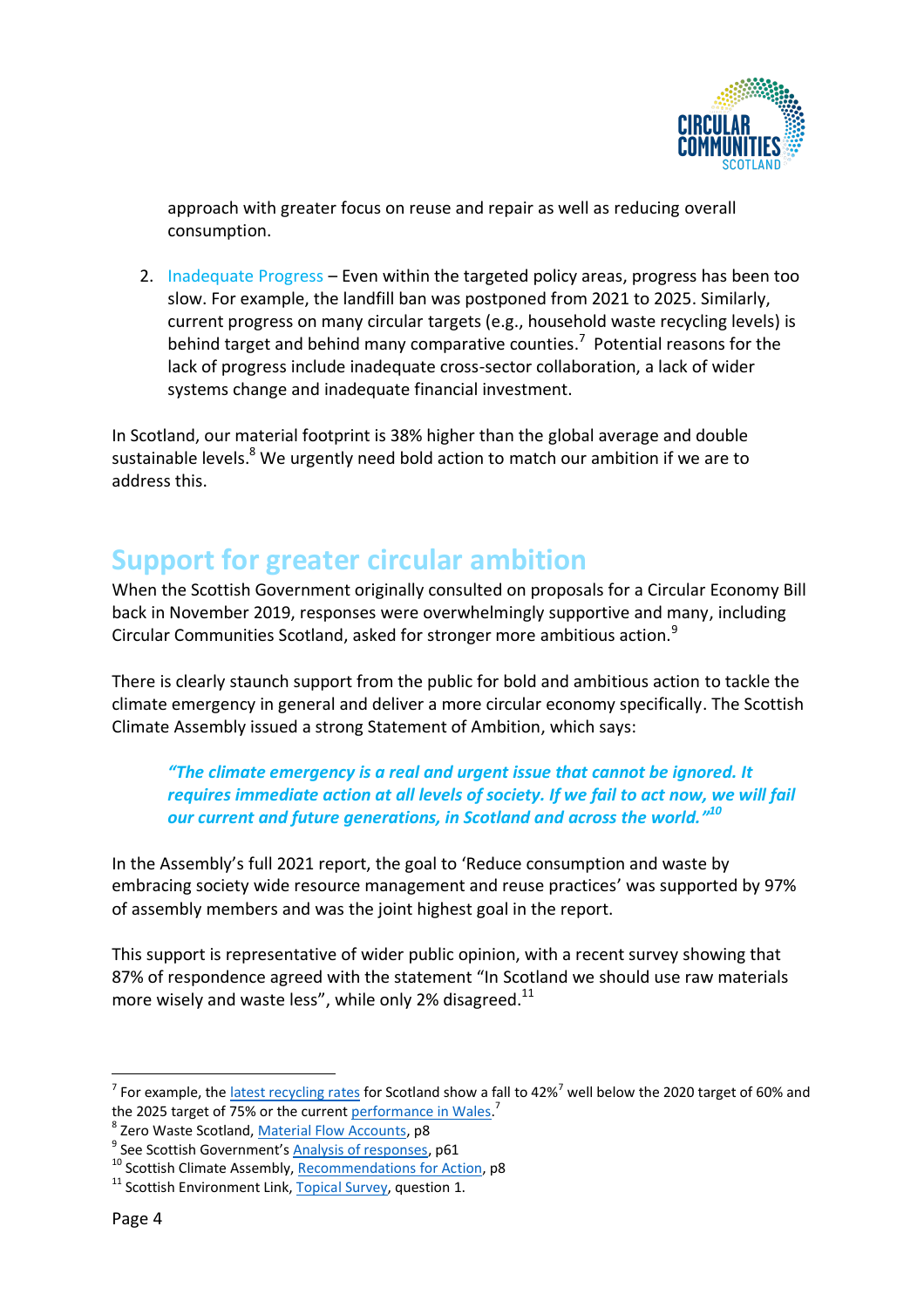

#### <span id="page-4-0"></span>**Our call for a strong Circular Economy Bill**

At Circular Communities Scotland we welcome the Scottish Government's consultation on the Circular Economy Bill and the Route Map.

Along with others, we are calling for strong and ambitious action to deliver a more circular economy in Scotland. We believe this is essential for Scotland to achieve our net-zero ambitions and thereby combat climate change. In this paper we set out ten key policies we believe would ensure a strong circular economy policy framework going forward. Some of these will need to be in the Circular Economy Bill whilst others will be more supportive policies and should be actioned within the Route Map framework.

We believe the policies recommended here build on each other into a comprehensive package. The policies are strongly inter-related. For example, Reuse Targets (Recommendation 1) will not deliver change by itself but when accompanies by strong requirement for and investment in Local Authority sites (3 and 4) and reuse organisations (5), itself funded by Extended Producer Responsibility fees (7), we believe such targets will be transformative.

It should also be noted that for many of our members the circular economy is about caring for people as well as planet. The community sector prioritises social outcomes such as poverty alleviation, employability, alongside the environmental and practical support for the circular economy is also support for these social benefits. The current cost of living crisis along with the need to build back better following the pandemic are both key policy areas that will benefit from more circular policies.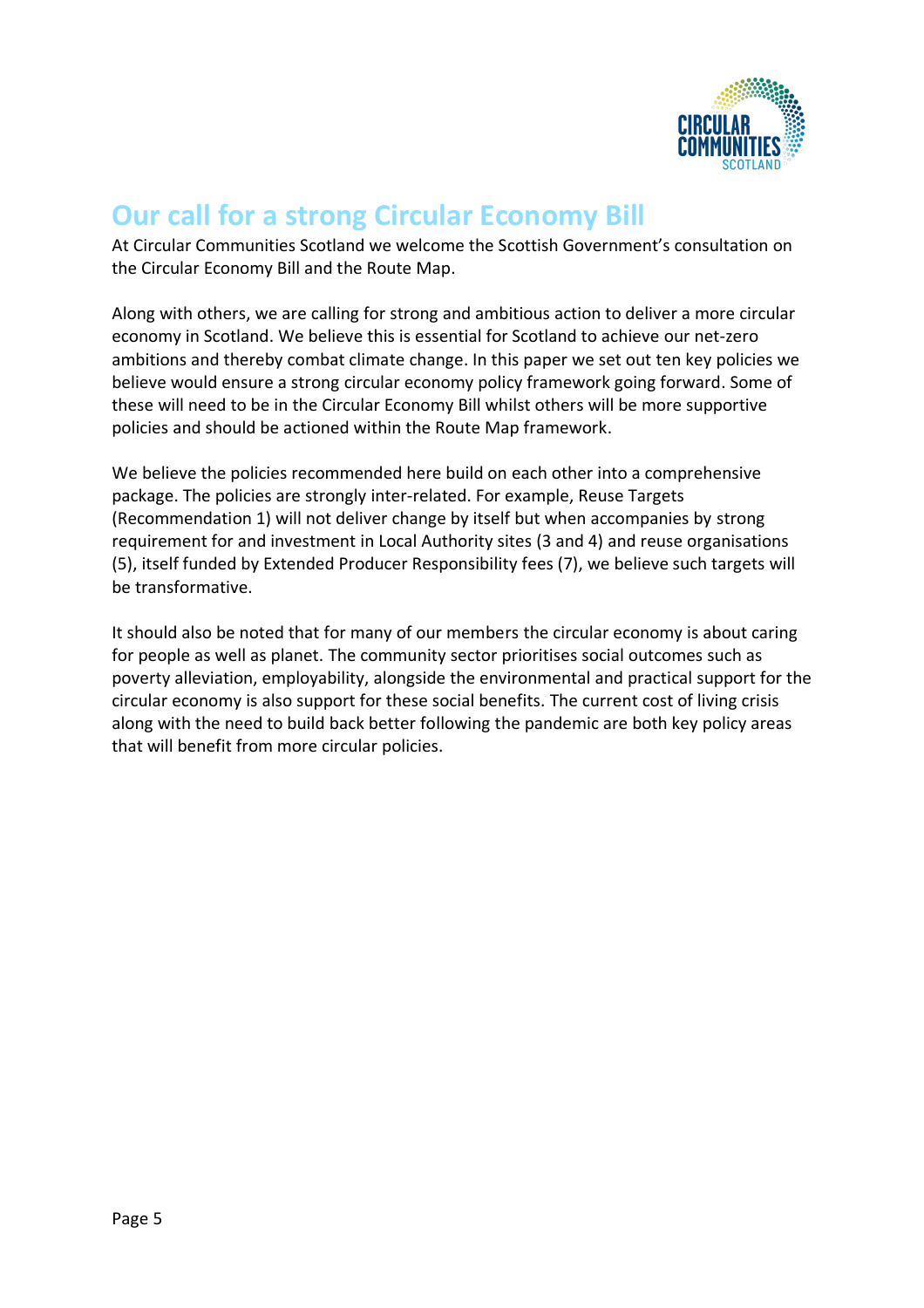

# <span id="page-5-0"></span>Strong and ambitious action

We believe the following policies will provide a much-needed boost in our progression to a more circular economy. Some of these require primary legislation and should be included in the Circular Economy Bill whilst others require secondary legislation or simply greater investment, for example via the Route Map strategic plan.

#### <span id="page-5-1"></span>**Summary**

In this paper we set out nine key policies which we believe will significantly advance our progress to a more circular economy as follows:

- 1. National reuse targets this will help local authorities prioritise reuse over recycling.
- 2. Clear responsibilities for circular economy clear responsibilities for circular economy targets, strategies and actions will support faster change.
- 3. Statutory requirement for reuse facilities this is vital to ensure consistent reuse provision across Scotland.
- 4. Investing in local authority recycling centres this is urgently needed to deliver adequate and effective set aside for reuse provision.
- 5. Investment in reuse and repair projects investment is needed to grow reuse and repair provision across Scotland.
- 6. Embrace right to repair greater systems to support repair are needed to increase the lifespan of products.
- 7. Extended Producer Responsibility any EPR scheme needs to prioritise the principles of the waste hierarchy and support the social economy.
- 8. Ban unnecessary product destruction this will stop products being destroyed which have not even been used once and provide quality products for reuse organisations.
- 9. Circular public procurement diverting some public procurement to reuse and recycled products will provide a strong boost for the circular economy.
- 10. Phase out single use products by replacing single use with durable products we will avoid unnecessary waste.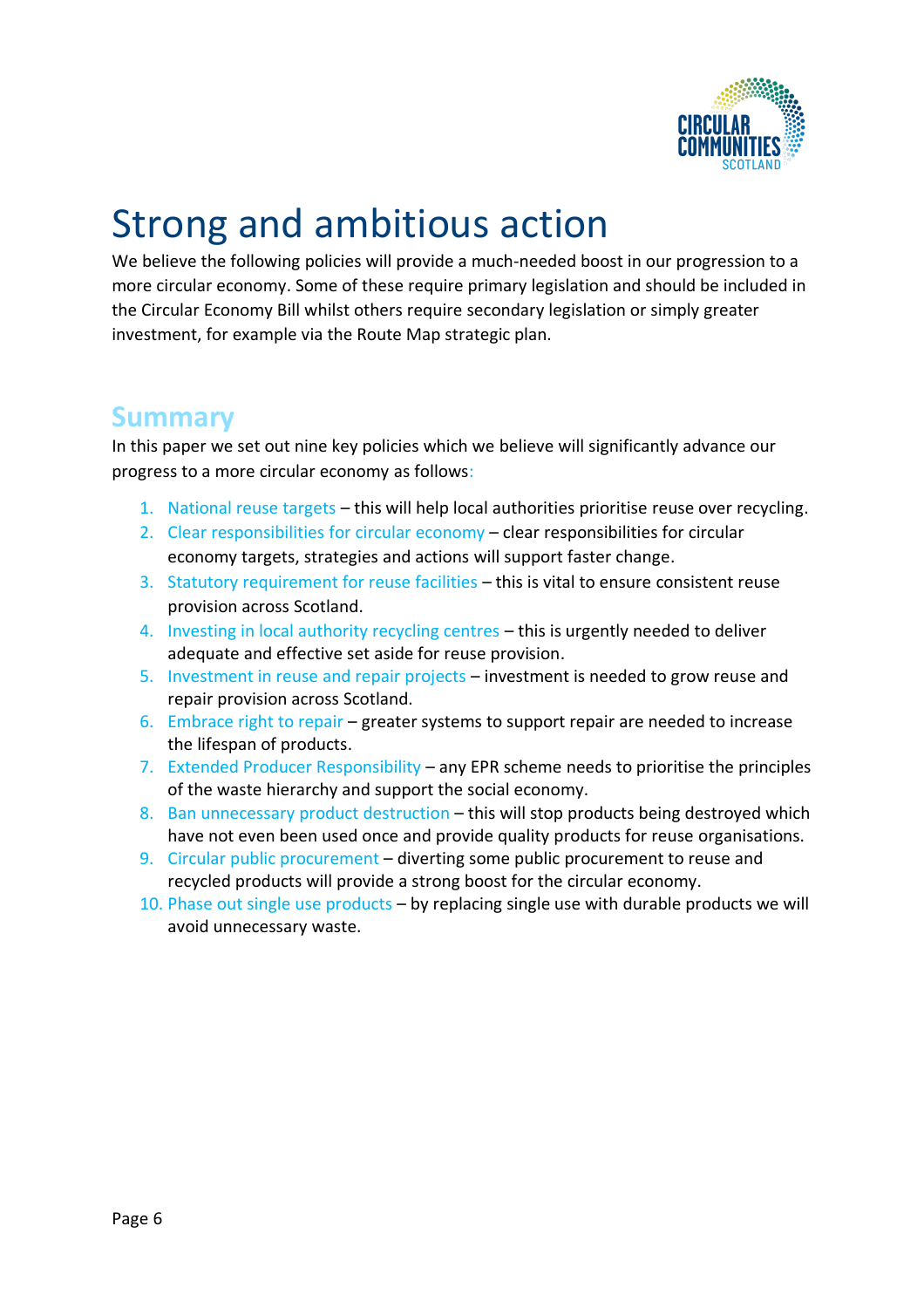

#### <span id="page-6-0"></span>**1.National reuse targets**

Scotland currently has no reuse target but does have a clear recycling target. This has resulted in poor prioritisation of reuse investment and systems change compared to recycling<sup>12</sup> and other activities lower down the waste hierarchy.

Clear and ambitious preparation for reuse<sup>13</sup> targets are necessary to support prioritising reuse over recycling, in line with the principles of the waste hierarchy.

These preparation for reuse targets should be mandated at a national level and reported alongside existing recycling targets for local authorities. Where possible Local Authorities should partner with existing third-sector organisations who have been leading in relation to reuse in Scotland.

There is an urgent need for research to establish the best way to measure and report reuse and preparation for reuse levels in Scotland. However, since reuse and preparation for reuse targets are being used successfully elsewhere in Europe, we believe such targets would work well here and we should learn from these international examples.<sup>14</sup> Once targets are set, we need a clear process to monitor and report actual progress against targets on a local authority and national level and act when progress is insufficient.

At a European level, work is progressing in France, Spain, and Belgium to implement reuse or preparing for reuse targets,<sup>15</sup> and ambitious preparation for reuse targets are about to be implemented in Portugal. All this demonstrates that such targets are not just desirable but also feasible.

It should be noted that targets by themselves do not deliver change, they need to be supported by investment and other policy actions (see other recommendations in this paper). But they are important to focus attention and show when progress is inadequate.

Regarding wider targets, Circular Communities Scotland supports Scottish Environment LINK's call for a long-term material footprint target.<sup>16</sup>

 $12$  For example, in Scotland as well as recycling targets and reporting, we have a recycling charter, recycling centres and a recycling infrastructure fund.

<sup>&</sup>lt;sup>13</sup> Preparation for Reuse relates to taking items from the waste stream (e.g., an HWRC site) and diverting them for reuse. Reuse includes all reuse activities and is much broader and more difficult to measure. This is the language of the EU Waste Hierarchy, We are calling for Preparation for Reuse Targets to be implemented in Scotland even if we use the phrase Reuse Targets.

<sup>&</sup>lt;sup>14</sup> For example, our sister organisation CRNI and the Discover Centre in Ireland have done some strong [research on reuse targets](http://www.rediscoverycentre.ie/research/q2reuse/)

<sup>&</sup>lt;sup>15</sup> See RREUSE's recent publication **Re-use targets, why [they matter and what initiatives already exist in the EU](https://rreuse.org/wp-content/uploads/2022/03/re-use-targets-factsheet.pdf)**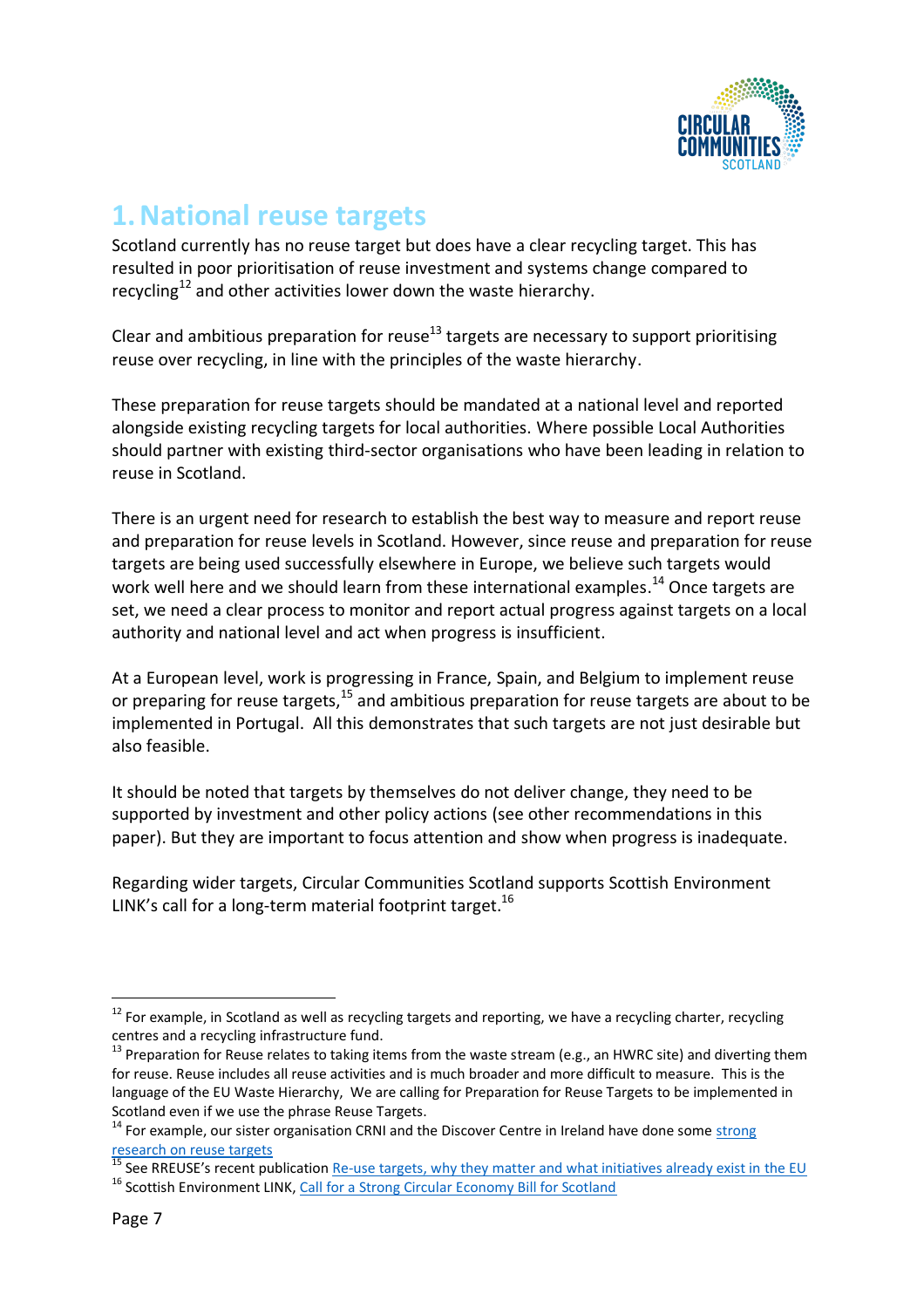

#### <span id="page-7-0"></span>**2.Clear responsibilities for the circular economy**

For Scotland to achieve a strong and ambitious circular economy many stakeholders need to work in collaboration to achieve systems change. A single entity with a statutory foundation should own circular economy strategy, targets, and progress reporting.

In addition, this body should

- Own, oversee and report all circular related targets (linked to Policy ask 1 above).
- Oversee a circular economy action plan (as part of the existing climate action plan). This should include the key policy recommendations set out in this report.
- Support collaboration between public, private and third sectors in delivering a more circular economy.
- Provide strong investment funding required to deliver a circular economy (linked to Policy asks 4 and 5 below).
- Deliver strong national and local campaigns to increase public awareness of the need to reduce consumption and increase reuse, repair, and recycling behaviours.

An independent advisory group should be established, to support the work of this new agency with appropriate representatives from local authorities, private enterprise, community and third sector organisations and international perspectives.

### <span id="page-7-1"></span>**3. Statutory requirement for reuse facilities**

Currently local authority sites in Scotland are geared towards recycling rather than reuse. Many have no provision for reuse at all, whilst others are inadequate. Currently, too many items which could be reused are being sent for recycling or even incineration and landfill.

There is a mixed picture for reuse services at Scottish recycling centres, with examples of good practice and collaboration in some areas. To our knowledge only three Local Authority sites $^{17}$  have co-location with a reuse project, which we would consider best practise for reuse.

We are calling for a statutory requirement for high-quality "Set Aside for Reuse" Facilities at every Local Authority Household Waste Recycling Centre in Scotland.<sup>18</sup> This requirement should also state that local authorities should prioritise donating materials to local social enterprises wherever practical to do so.

A comprehensive baseline assessment of the current reuse and preparing for reuse services at every recycling centre in Scotland is required. This would help target meaningful

<sup>&</sup>lt;sup>17</sup> Stranraer, Moray, and Oban

<sup>&</sup>lt;sup>18</sup> A similar requirement has recently become law in Greece. [Integrated framework for Waste Management](https://www.eoan.gr/ν-4819-2021-α-129/φεκ-α-129_23-07-2021-ν-4819_2021/) Article 18, required all local authorities (municipalities) with a population over 20,000 inhabitants to develop and operate at least one Centre for the Creative Reuse of Materials.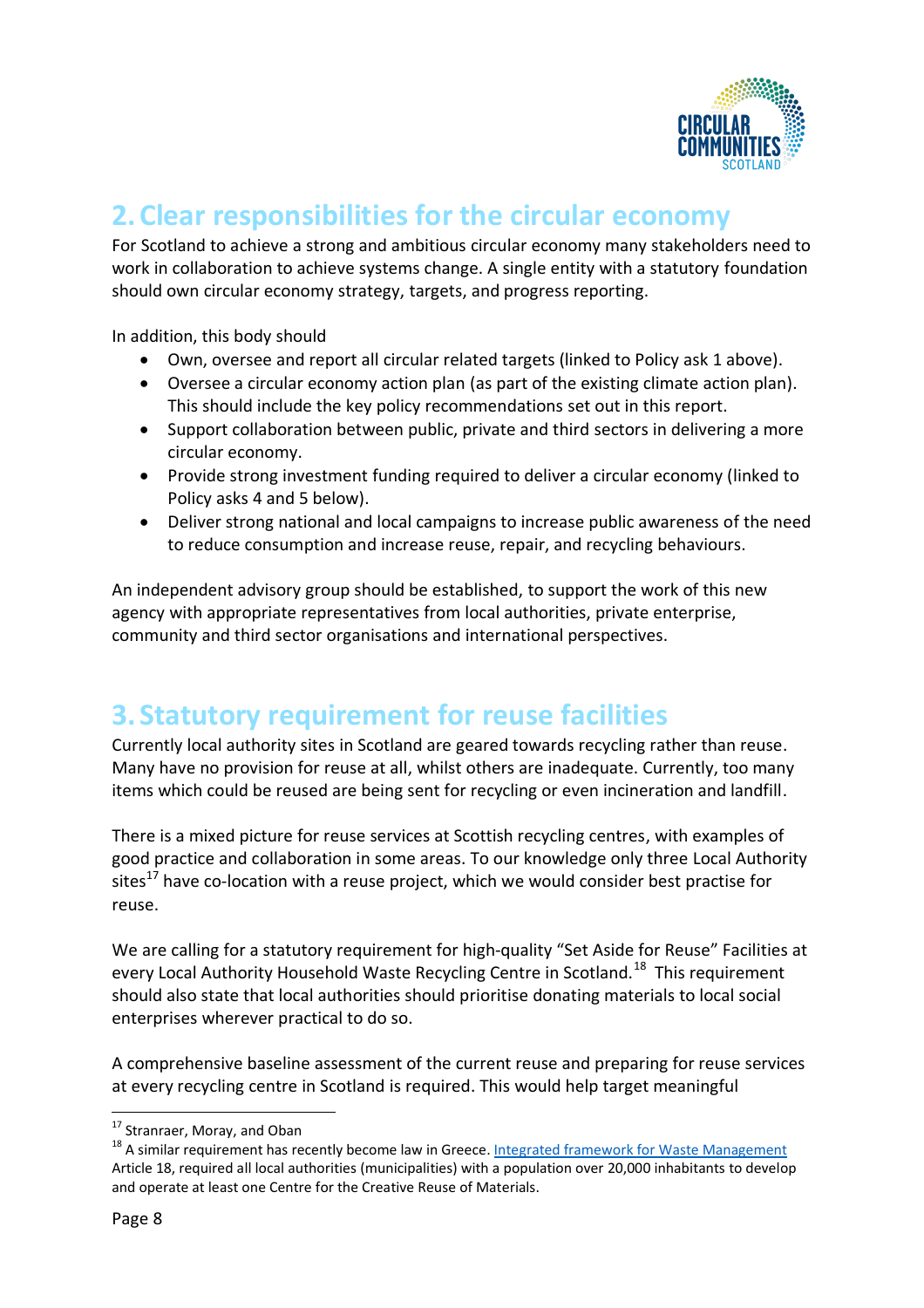

investment solutions to deliver the reuse facilities which are lacking, as outlined in policy ask 4 'Investing in local authority recycling centres' below.

### <span id="page-8-0"></span>**4.Investing in local authority recycling centres**

Currently local authority sites are strongly focused on recycling over reuse, as is reflected in their name 'Household Waste Recycling Centres.'

Further investment to enable local authorities to offer a modern 'Set-Aside for Reuse' facility at every recycling centre in Scotland is urgently needed. We would also support these sites being renamed in line with circular economy values, for example 'Resource Centres.'

Investment should target:

- Prioritising reuse for site visitors set-aside for reuse should be the first and most visible option on entry.
- Clear signage and directions for site visitors.
- Weather-proof storage facilities to protect donations.
- Investing in site staff education around set-aside for reuse.
- Supporting on-site collaboration with circular economy organisations.
- Investing in public education campaigns around reuse and circular economy.

Items donated at these facilities should be passed on to circular economy organisations to further stimulate the local economy.

### <span id="page-8-1"></span>**5.Reuse and Repair Credits**

A circular Scotland would move beyond recycling by encouraging circular behaviours such as reuse and repair to become mainstream activities. Consider the levels of investment in recycling over the past 20 years - a similar level of investment is now needed in reuse and repair services and infrastructure.

Providing funding for reuse charities and social enterprises which is linked to the environmental benefits of their reuse and repair activities. Reuse and repair combats climate change through carbon savings. Like feed in tariffs for green energy generation, we are calling for reuse and repair credits to be paid to social enterprises for the carbon savings associated with the material diverted through reuse and repair activities.<sup>19</sup> This money will help the receiving organisations to scale up and grow their activities.

 $19$  For example, a fixed financial value for every CO2e per tonne of material diverted.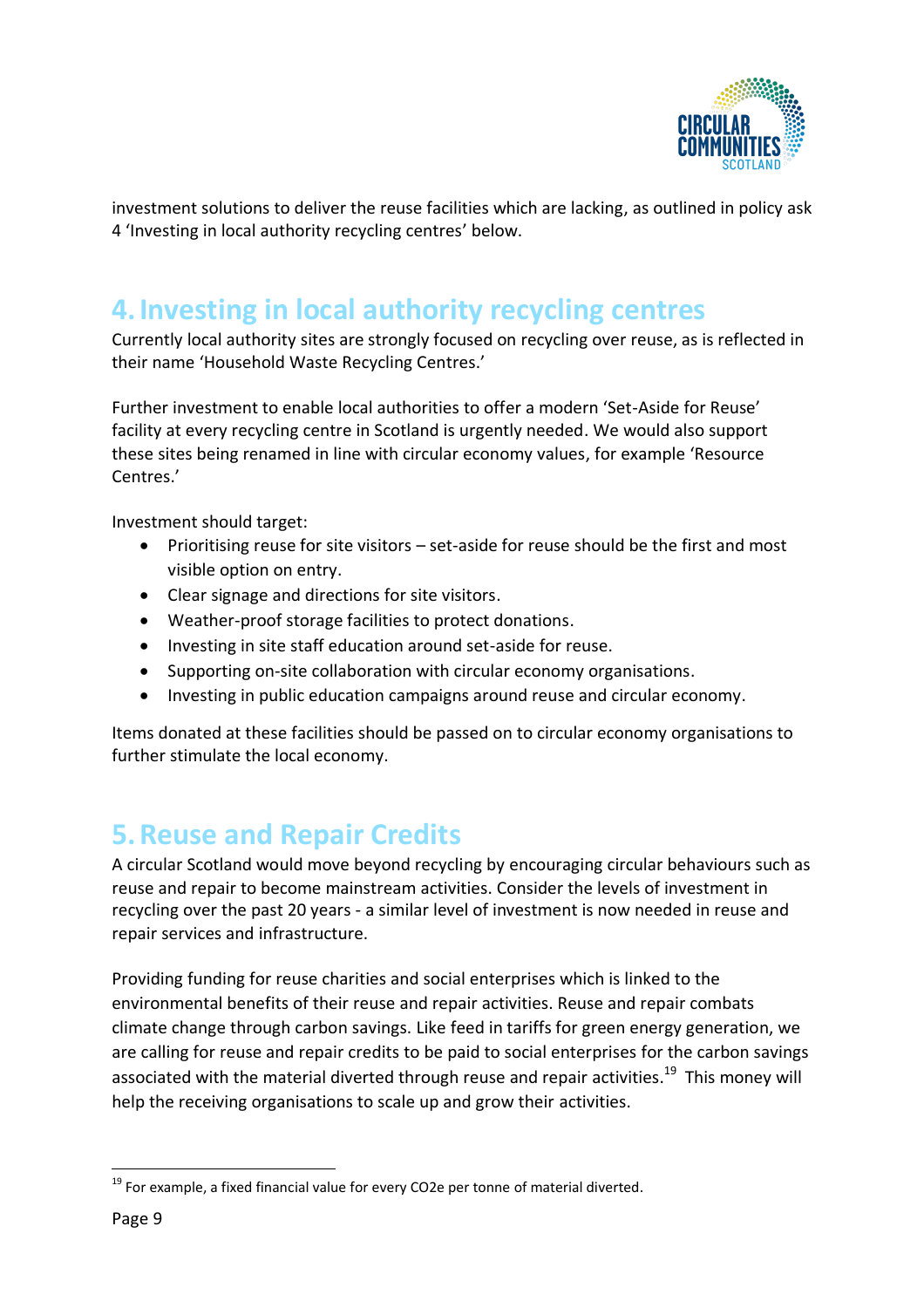

We also recognise that there are several social benefits to reuse and repair. Reuse creates far more green and local jobs than recycling, incineration, or landfill activities. Reuse organisations also are helping to combat the current cost of living crisis through offering affordable goods to those who need them.

Lastly, we call for stronger financial support for innovative models such as repair cafés, sharing libraries, bike reuse services and community fridges. These projects provide easy and tangible access for the public to engage in circular economy behaviours. However, they require initial support in the form of grant funding, as well as ongoing operational support.

#### <span id="page-9-0"></span>**6.Embrace right to repair**

We support the principle of universal right to repair and are signed up to the European Right to Repair campaign.<sup>20</sup> We believe the following would support repair in Scotland:

- Circular design practices that promote ease of repair and discourage planned obsolescence.
- Access to parts at a reasonable cost.
- Access to repair information and how-to guides.
- Access to independent repair systems.
- Promotion of safe self-repair.
- Fiscal incentives for repair services and refurbished parts (including VAT).

We also think the recent introduction of a Repairability Index in France<sup>21</sup> is an excellent example of how consumers can be educated on repair and producers encouraged to make their products more repairable.

## <span id="page-9-1"></span>**7.Extended Producer Responsibility**

The principle of producers taking responsibility for their products over the whole lifecycle of that product is positive.

In addition, EPR schemes have the potential to bring in much needed funding from the private sector to invest in mitigating the environmental impact of these products at the end of their life.

<sup>&</sup>lt;sup>20</sup> Se[e Right to Repair website.](https://repair.eu/)

<sup>&</sup>lt;sup>21</sup> Implemented on five [categories of goods in January 2021.](https://repair.eu/news/the-french-repair-index-challenges-and-opportunities/)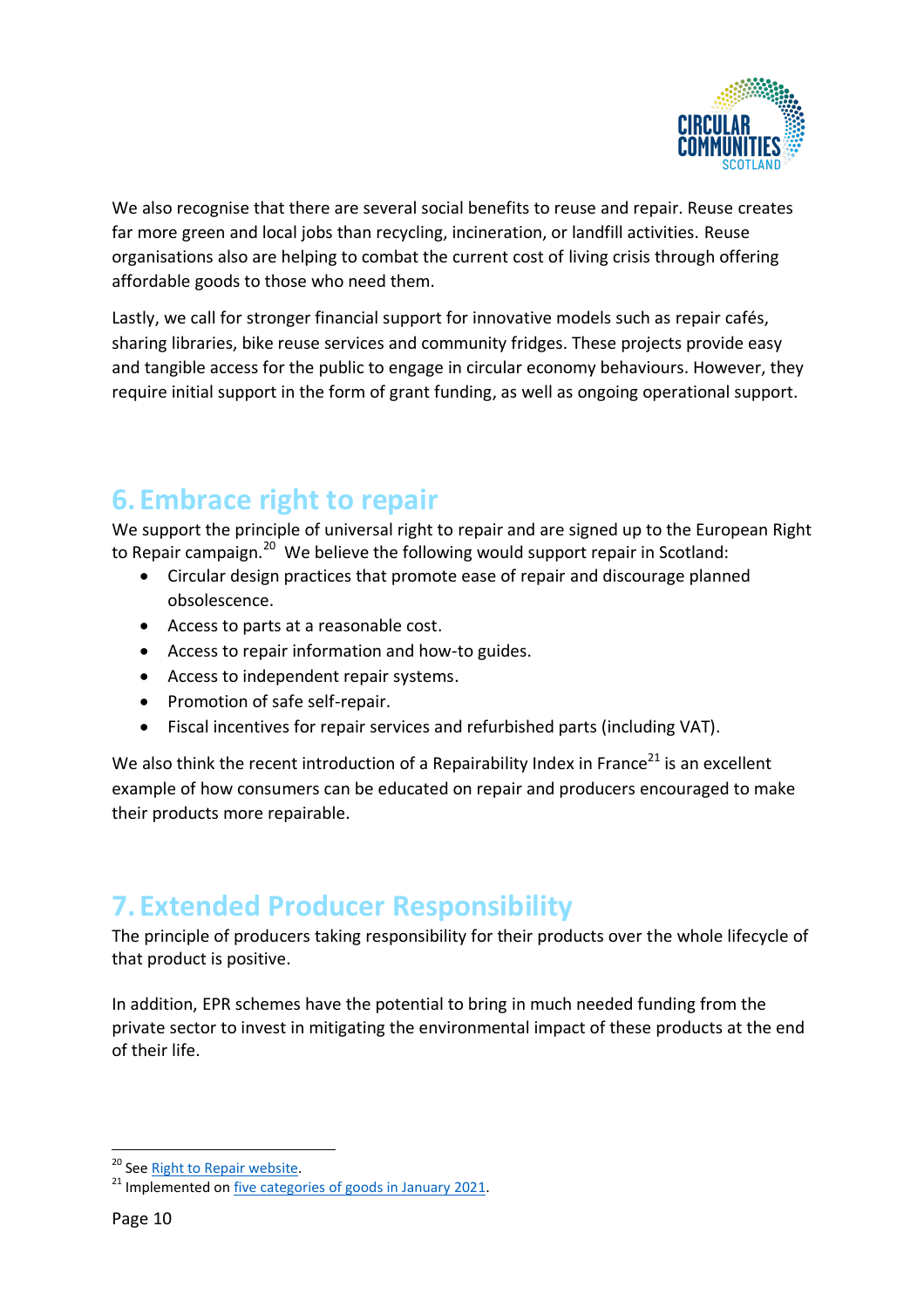

However, in practice EPR implementation can be highly detrimental to existing re-use and preparation for re-use activities when implemented poorly, notably by restricting access for re-use operators to discarded yet re-useable goods.<sup>22</sup> Any EPR scheme should:

- Be mindful of the waste hierarchy by prioritising local reuse and repair over large recycling schemes.
- Strongly discourage the export of waste materials for overseas processing which significantly undermines public confidence in recycling.<sup>23</sup>
- Support and invest in local circular economy projects, including those delivered by local charities and social enterprises. There are several examples across Europe where EPR has damaged environmental social enterprises by removing access to valuable material that they were preparing for reuse. Any implementation of EPR should include commitments to prioritise third and social sector reuse organisations.<sup>24</sup>

### <span id="page-10-0"></span>**8.Ban unnecessary product destruction**

Currently there is no ban on companies destroying surplus stock. There have been several media stories highlighting stock destruction in the last year<sup>25</sup>.

A more environmentally and socially responsible solution is needed to guide companies towards better waste management practices. We believe there should be clear measures in place to prevent the destruction of unsold or returned products. This could be via direct mandated legislation or through the introduction of mandatory reporting, financial charges, or other strong deterrents. There should also be steps to ensure that the principles of the waste hierarchy are followed – Reuse (or more accurately use for the first time) should be prioritised over recycling for example.

We also note that the proposed ban relates to durable products only. We would also suggest that this proposal could be strengthened by including a ban on supermarkets destroving unsold food as was implemented in France in 2016.<sup>26</sup>

<sup>&</sup>lt;sup>22</sup> See RREUSE [briefing on Extended Producer Responsibility](https://rreuse.org/extended-producer-responsibility-and-the-role-of-social-economy-re-use-operators-implementing-a-socially-inclusive-waste-hierarchy/)

 $23$  There is a case to consider an outright ban on the export of waste

<sup>&</sup>lt;sup>24</sup> For example in Spai[n a new law mandates](https://rreuse.org/new-spanish-law-mandates-50-of-tenders-to-social-and-circular-enterprises/) 50% of public tenders relating to collection, transport and treatment of second-hand products, go to social enterprises

<sup>&</sup>lt;sup>25</sup> For example [this report by ITV](https://www.itv.com/news/2021-06-21/amazon-destroying-millions-of-items-of-unsold-stock-in-one-of-its-uk-warehouses-every-year-itv-news-investigation-finds) regarding a major internet retailer

<sup>&</sup>lt;sup>26</sup> See [France's law for fighting food waste](https://zerowasteeurope.eu/library/france-law-for-fighting-food-waste/)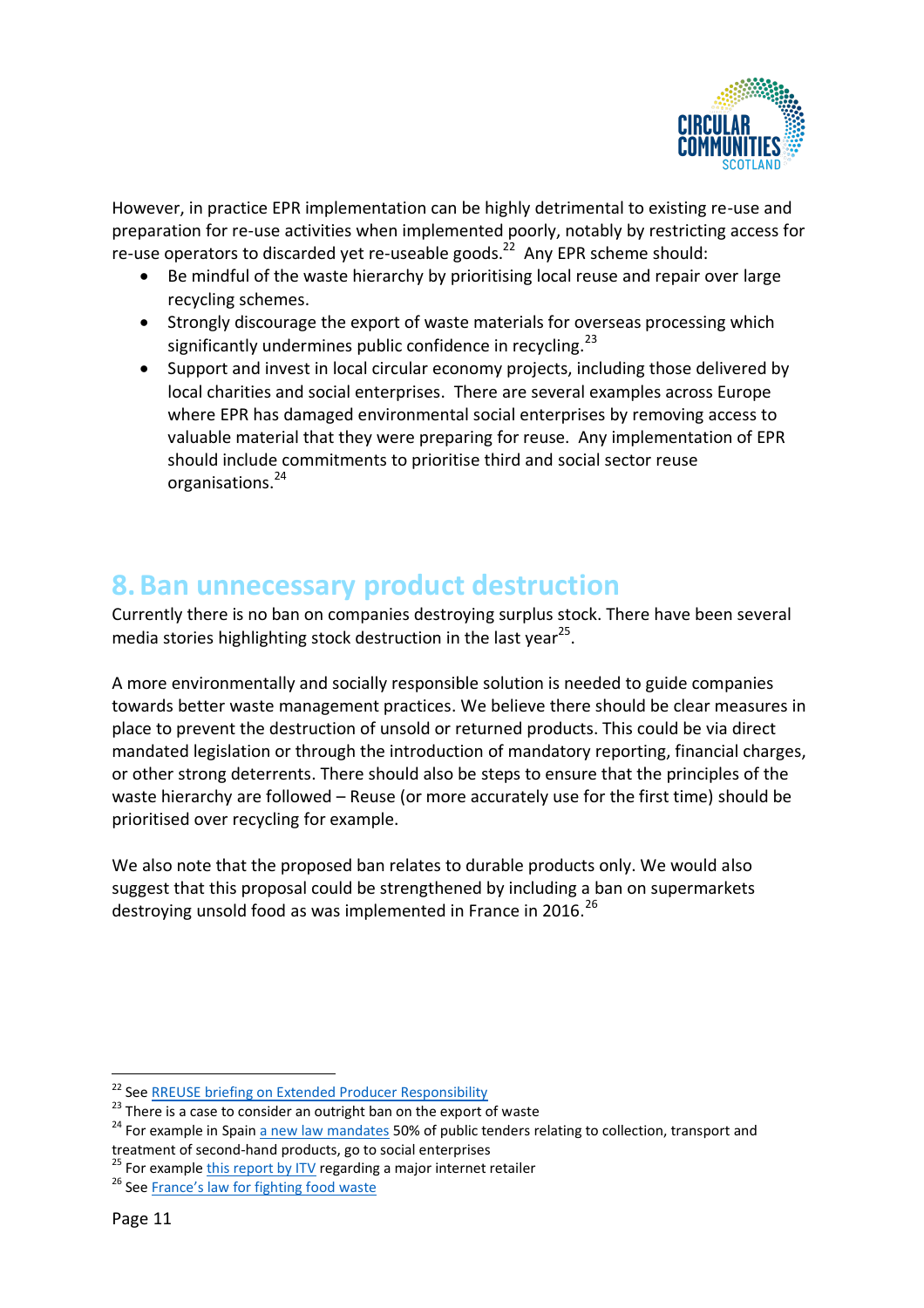

#### <span id="page-11-0"></span>**9.Circular public procurement**

Whilst sustainability is a factor for consideration in public procurement, emphasis on sustainability has not yet been adequate to drive significant levels of mainstream circular purchasing. Currently  $E13.3$  billion<sup>27</sup> is spent each year on goods and services by the public sector in Scotland. A shift to more circular procurement would have significant environmental and social benefits.

Mandating circular economy and climate obligations in procurement strategies for public bodies would help reuse choices become more mainstream within the public sector and help circular enterprises grow and expand.

We would encourage an ongoing review of public procurement practices to prioritise the principles of circularity. We would also encourage support for circular organisations to be better represented in bidding for and winning public tenders for example through a circular accreditation scheme which is then prioritised in procurement. We would also point to the recent example in Spain where a new law mandates 50% of public tenders relating to the collection, transport and treatment of second-hand products goes to social enterprises.<sup>28</sup>

We would also call for a requirement for public bodies to have to report their circular and social purchases and set targets to grow this spending.

#### <span id="page-11-1"></span>**10. Phase out single use products**

The single use plastics ban is welcome, but only tackles a small range of products. This should only be the start, as there is the potential to do so much more.<sup>29</sup>

Rather than tackling individual items, we call for the Scottish Government to set a target date to ban all single use items where readily available alternatives exist.<sup>30</sup> For high volume and material resource products, such as coffee cups, earlier bans should be implemented. We note that one potential route for this is through the strong delivery of EPR.

<sup>&</sup>lt;sup>27</sup> See Scottish Government, [Public Sector Procurement](https://www.gov.scot/policies/public-sector-procurement/)

<sup>&</sup>lt;sup>28</sup> Se[e Waste and Contaminated Soil for the Circular Economy](https://rreuse.org/new-spanish-law-mandates-50-of-tenders-to-social-and-circular-enterprises/)

<sup>&</sup>lt;sup>29</sup> Ireland has committed to all packaging being re-useable or recyclable by 2030. Ireland's Waste Action Plan [for a Circular Economy 2020](https://www.gov.ie/en/publication/4221c-waste-action-plan-for-a-circular-economy/)

<sup>&</sup>lt;sup>30</sup> Some limited exceptions will be needed for example for medical use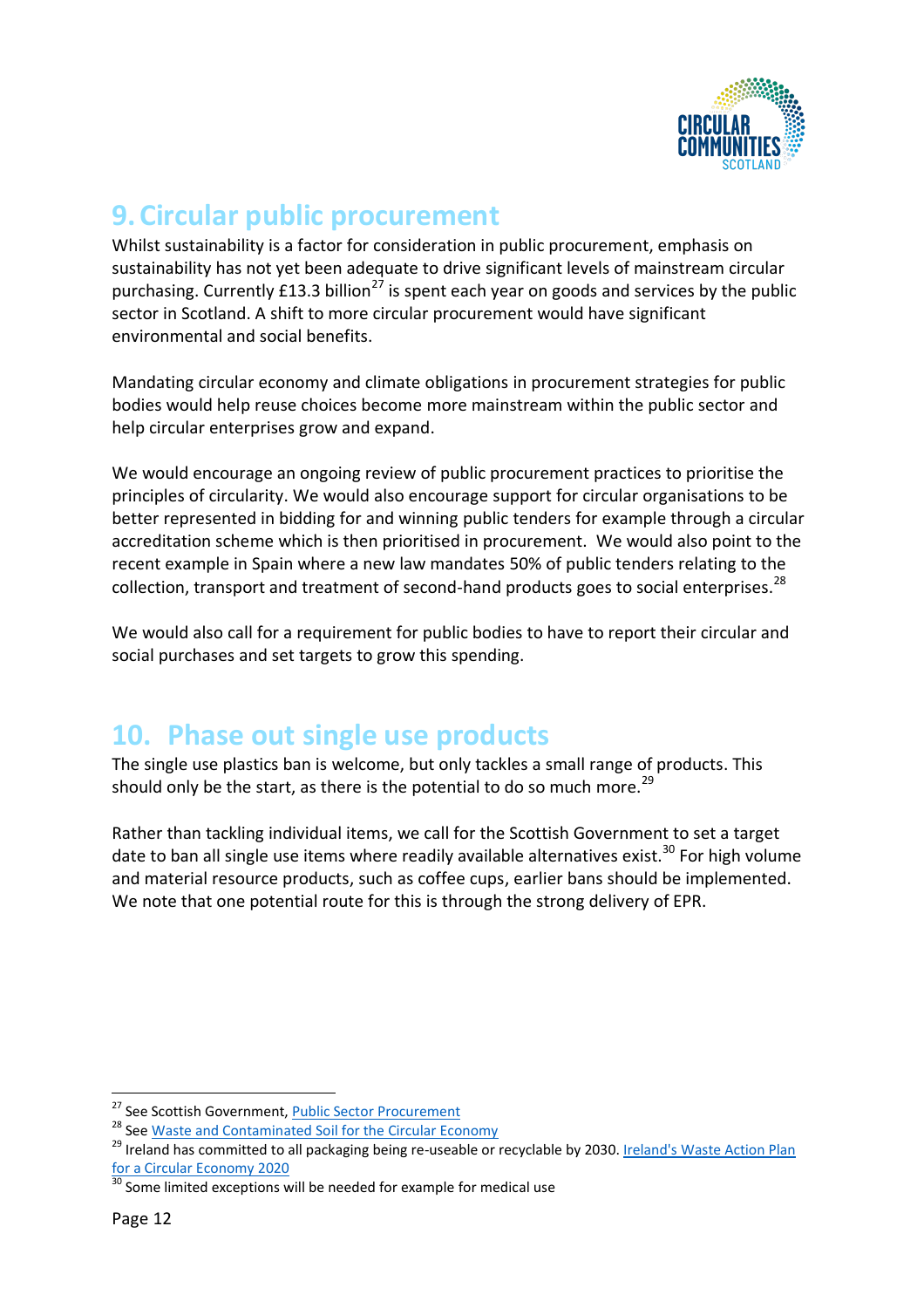

# <span id="page-12-0"></span>**Conclusion**

### <span id="page-12-1"></span>**A once in a generation opportunity**

In this paper we have set out the policies which we believe are needed to create a strong and ambitious Circular Economy Bill for Scotland, which, if implemented, would create meaningful and substantial progress towards our net zero ambitions.

Circular Communities Scotland is committed to working with Zero Waste Scotland, Scottish Government, and elected representatives to ensure the action taken is as strong as possible.

We believe there is strong support for the bold and ambitious policies set out in this report. We also believe these steps will go a long way to **deliver on Scotland's circular ambition.** 

We also believe many of the policy jigsaw pieces are in place to deliver on this expectation:

- We welcome the appointment of Scotland's first Circular Economy Minister.<sup>31</sup>
- Zero Waste Scotland's recent Route Map review will soon be complete, and an action plan published.
- The Circular Economy Bill public consultation, expected to launch in May 2022.

**There is a once in a generation opportunity to shape Scotland's circular future. We call on Scottish policymakers to be bold, ambitious and make the most of this opportunity. Now is the time for action.** 

#### <span id="page-12-2"></span>**About Circular Communities Scotland**

Circular Communities Scotland<sup>32</sup> is the national membership body for the circular third sector in Scotland. Our vision is for a thriving circular economy in Scotland, with local communities benefiting from the social, environmental, and economic outcomes.

Our mission, as a national network, is to support and represent organisations who are delivering greater levels of reuse, repair, and recycling. Our core network services are funded by Zero Waste Scotland. We have recently launched new programmes including a Share and Repair Network<sup>33</sup> and a Bike Reuse Project.<sup>34</sup>

Our growing membership of over 200 charities and social enterprises deliver significant repair, reuse, and recycling services across all 32 local authority regions in Scotland. Our

 $31$  Minister for Green Skills, Circular Economy, and Biodiversity

<sup>&</sup>lt;sup>32</sup> Formerly CRNS (Community Resources Network Scotland). For more information see our [website](https://www.circularcommunities.scot/about-us/)

<sup>&</sup>lt;sup>33</sup> Funded by Scottish Government and Zero Waste Scotland

<sup>&</sup>lt;sup>34</sup> Funded by Cycling Scotland